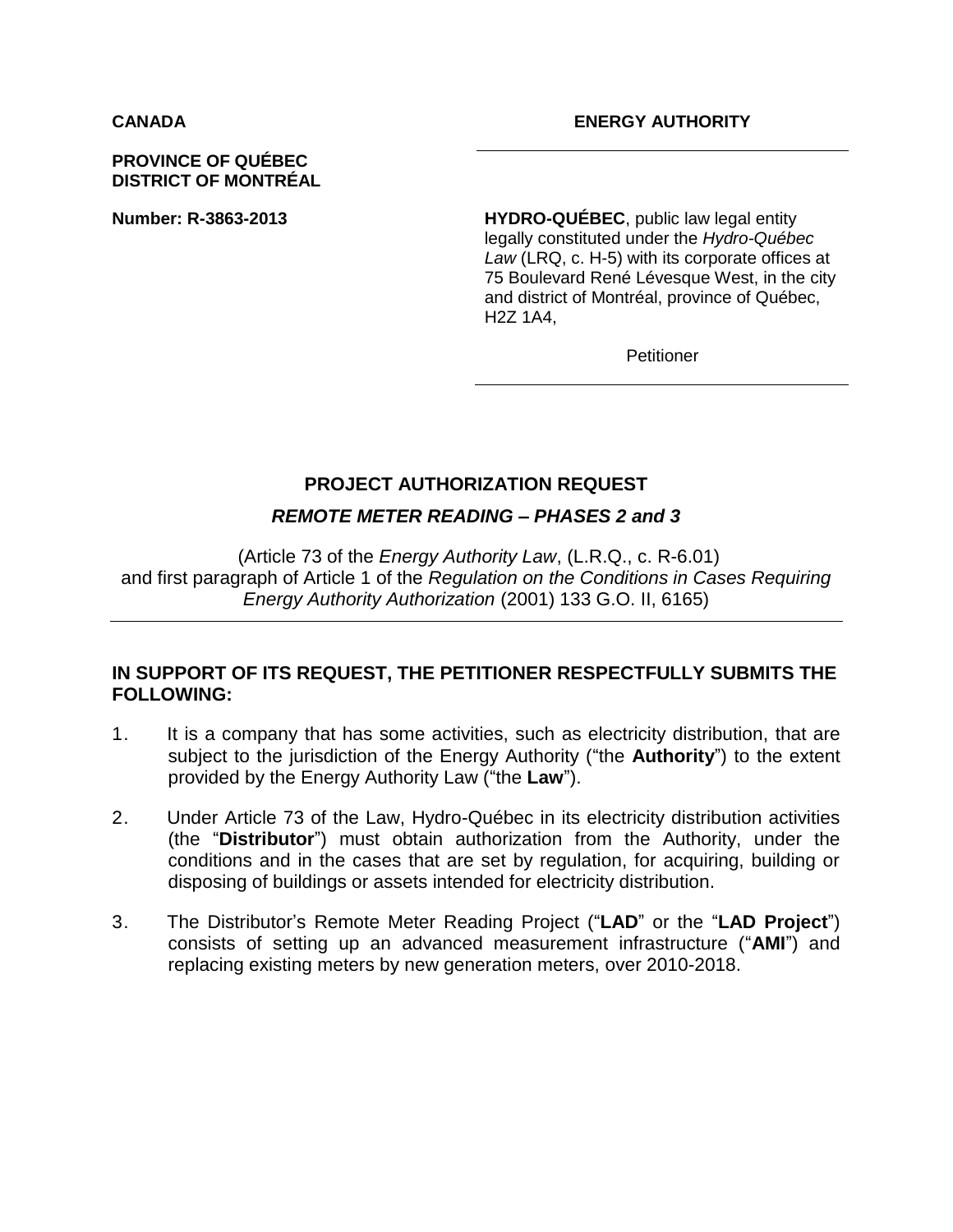- 4. Phase 1 of the LAD Project was authorized by the Authority October 5, 2012 by decision D-2012-127 and includes the following items:
	- a) Setting up an AMI, including a data acquisition front end and a measurement data management system (**MDMS**) that will serve all LAD new generation meters (**NGM**);
	- b) Replacement of 1.7 million meters in the greater Montréal region (Ile de Montréal, Laval, northern crown municipalities, and part of the southern crown municipalities), and also the acquisition and installation of required routers and collectors, all of this during 2012-2013, but which will extend into the first quarter of 2014.
	- c) Preparatory work over a 24 month period, specifically pilot projects and acquisition of a data acquisition front and an MDMS, and similarly other requests for proposals about the acquisition and installation of computers, collectors and routers and telecommunication servers.
- 5. The Distributor presented the Authority its most recent quarterly tracking report on the LAD Project phase 1 deployment for the period from July to September 2013, as can be seen from a copy of the report, exhibit HQD-1, document 2.
- 6. This document reported 634,000 NGM installed on September 30, 2013, at an installation tempo ranging up to 7000 meters installed per day and project deployment complying with the costs authorized by the Authority. The installation tempo has since increased with days now reaching up to 8000 NGM.
- 7. This request covers LAD Project phases 2 and 3 which consists of the acquisition of NGM and telecommunications equipment (routers and collectors), installation and integration of the equipment and telecommunication services required in each of the regions covered by these phases and the replacement by NGM of 2.1 million existing meters as can be seen in exhibit HQD-1, document 1.
- 8. The technology infrastructure in the zones deployed in phase 1 proved very effective and very stable, as can be seen from exhibit HQD-1, document 1.
- 9. Because of the increase of cellular coverage in Québec, the Distributor selected the same telecommunication technology for phases 2 and 3 as for phase 1. This technology remains the most economically viable in the short and medium term.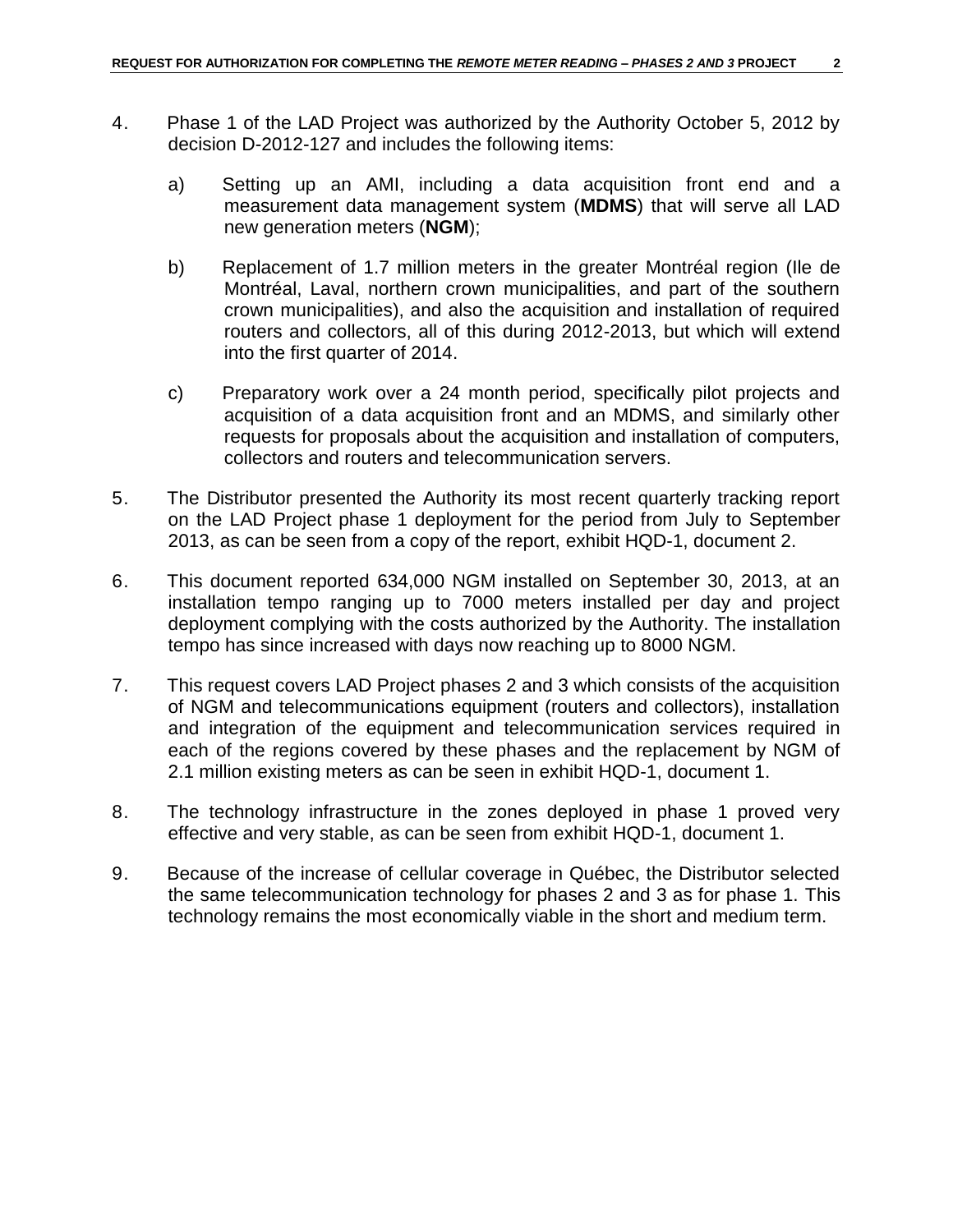10. The NGM deployment will be done sequentially by phase, the Distributor giving priority first to the most densely populated areas for phase 2, which will enable it to quickly generate efficiency savings. However, for considerations of network and logistical efficiency, the Distributor will simultaneously deploy the phase 2 and 3 zones when it thinks that the conditions require it, as can be seen in Sections 3 and 4 of exhibit HQD-1, document 1.

#### **JUSTIFICATION OF THE PROJECT**

- 11. The overall LAD Project objectives and justification were presented in case R-3770-2011, for the following items: the durability of the embedded base of meters, efficiency savings for the Distributor and the choice of an evolvable technology with which possible new services could be offered to the clients and the distribution service quality improvement. In case R-3770-2010, the Distributor also reported on the concrete and immediate benefits for the clients.
- 12. The LAD Project economic feasibility study, which demonstrated that the LAD Project was advantageous, was also presented in case R-3770-2011 for all three (3) phases.
- 13. LAD Project phases 2 and 3 is justified by the deployment of NGM, routers and collectors over the entire territory served by the Distributor in order to operate an AMI so as to generate the efficiency savings already presented to the Authority and provide for the technological evolution presented during case R-3770-2011.

# **THE COSTS ASSOCIATED WITH THE PROJECT AND THE IMPACT ON THE TARIFFS**

- 14. The costs for phases 2 and 3 amount to \$557 million. The share for the investments is \$440 million, whereas an amount of \$117 million is planned for operating charges during the project.
- 15. All the LAD Project costs related to establishing an AMI are included in phase 1, already authorized, and are therefore not the subject of the present request.
- 16. The analysis of the impact on the Distributor's required revenues was also presented in case R-3770-2011 for all three (3) phases.
- 17. In its decision D-2012-024, the Authority accepted the regulatory treatment of the costs for projects over \$10 million and not authorized under Article 73 of the Law.
- 18. However, should it happen that the project not be authorized before the decision on the 2014-2015 rate case (R-3854-2013), the Distributor asks, in conformance with D-2012-024, that these costs inherent in phases 2 and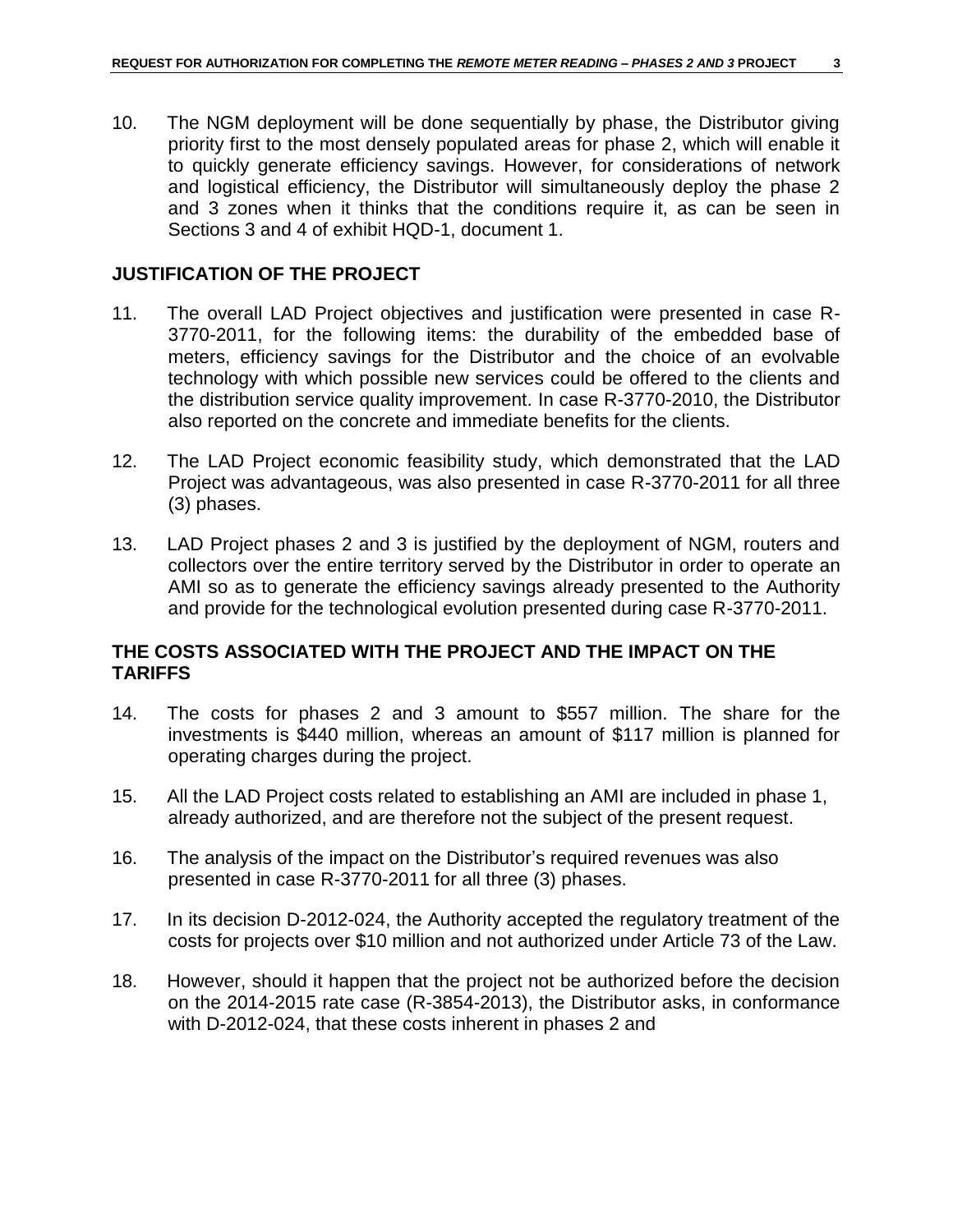3 that were included in the required revenue for control year 2014, be paid in an off tariff base set-aside account until a project authorization is issued.

#### **REQUEST FOR PRIORITY DECISION**

- 19. In order to be able to operate the AMI upon installation of the NGM in the LAD Project phases 2 and 3 territories, the Distributor must immediately proceed with setting up telecommunications equipment (routers and collectors) in certain phase 2 regions and on Hydro-Québec facilities.
- 20. Setting up this equipment must be done 6 to 9 months before the installation of meters so the Distributor will be able to perform all the required activities including the necessary tests so that the network will be fully operational before installation of the NGM, which immediately supplement their advanced security by communicating with the telecommunication network, as can be seen in the evidence.
- 21. The installation of the NGM in some phase 2 areas will thus start at the beginning of the third quarter of 2014 or upon authorization of phases 2 and 3 by the Authority.
- 22. The purchase and setup costs for this telecommunication equipment is about \$6.4 million, as indicated in exhibit HQD-1, document 1, section 3.3.
- 23. For the transition between phase 1 and the deployment of phases 2 and 3, the Distributor wishes to capitalize on the phase 1 experience of the teams in the field. Thus, while waiting for a decision on all of phases 2 and 3, it wishes to avoid a break in the installation rhythm and releasing teams, which would show up as additional costs and delays, as can be seen from the evidence from exhibit HQD-1, document 1, section 3.3.
- 24. The Distributor therefore requests a priority decision in 2003 from the Authority authorizing it to acquire and set up telecommunications equipment in the Hydro-Québec facilities, even in the following phase 2 regions:
	- Châteauguay
	- Granby
	- Saint-Jean-sur-Richelieu
	- Saint-Hyacinthe
	- Sorel
	- Valleyfield
	- Vaudreuil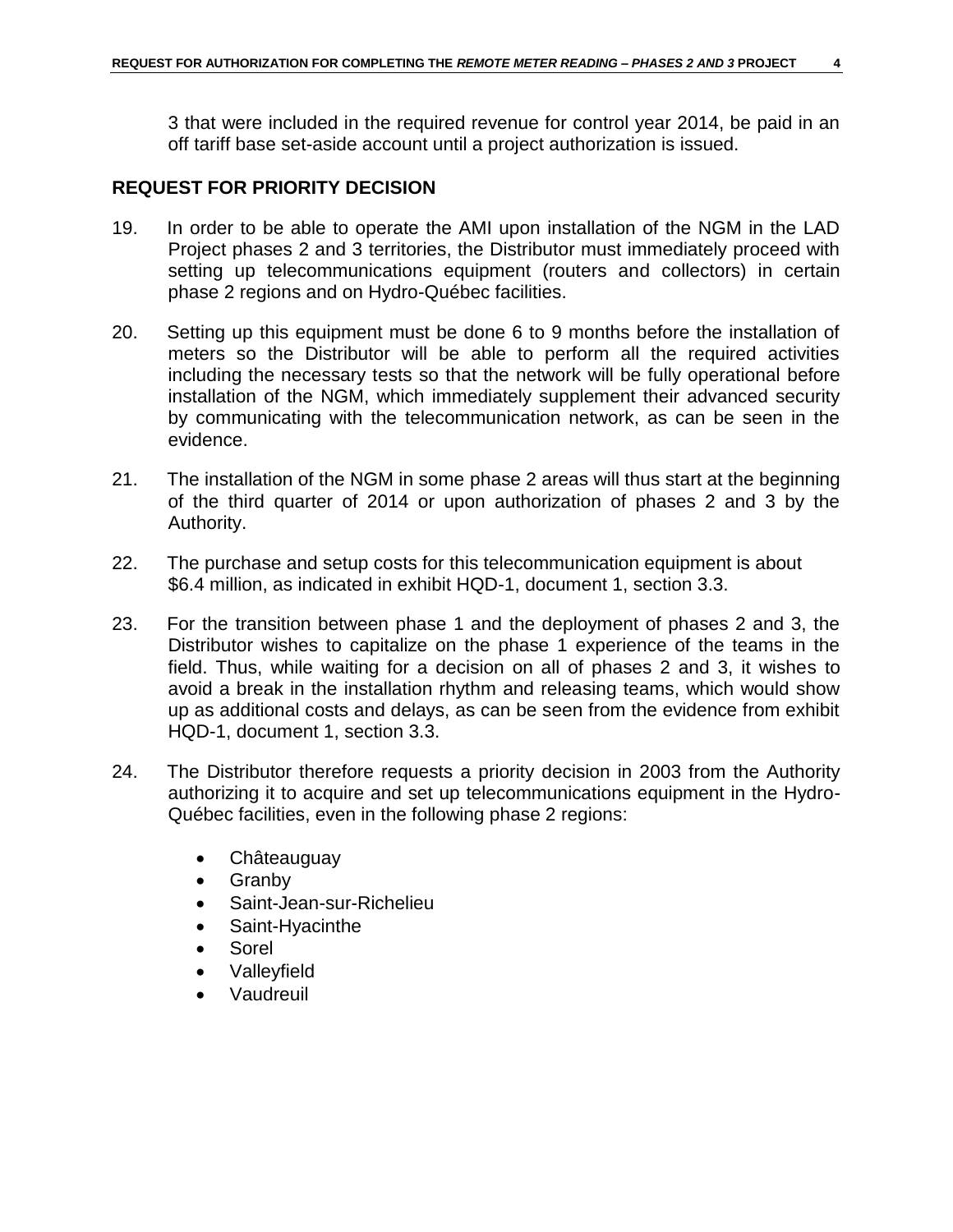# **PROCEDURAL FRAMEWORK**

25. This request is not covered by Article 25 of the Law and consequently a public hearing is not required.

## **ON THESE GROUNDS, MAY IT PLEASE THE AUTHORITY TO:**

**RECEIVE** this request;

**AUTHORIZE WITH PRIORITY** the Distributor to perform the work described in exhibit HQD-1, document 1, section 3.3;

**AUTHORIZE** the Distributor to execute the Remote Meter Reading Project – Phases 2 and 3 described in exhibit HQD-1, Document 1;

**AUTHORIZE** the Distributor to account for the costs inherent in phases 2 and 3 included in the required revenue for the control year 2014 from tariff case R-3854-2013 in an off tariff base set-aside account and to do so under the circumstances that the case for the Remote Meter Reading Project – Phases 2 and 3 not be authorized before the decision of the 2014-2015 tariff case.

Montréal, this October 28, 2013

*/s/ Hydro- Québec Legal Affairs*

Hydro- Québec Legal Affairs (Jean-Olivier Tremblay, Esq.)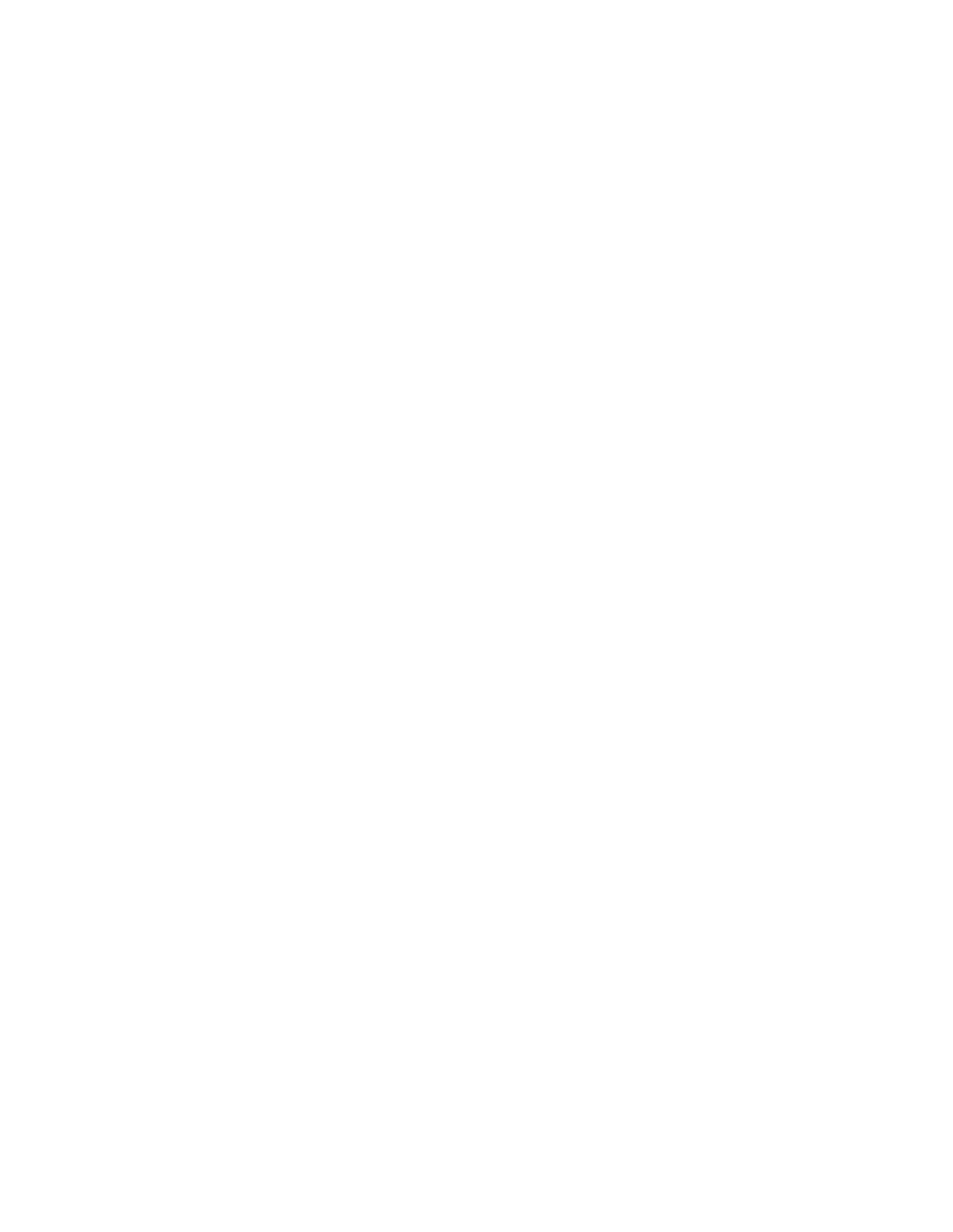# **SOLEMN AFFIRMATION**

I, undersigned, **FRANÇOIS G. HÉBERT**, Director – Regulatory Affairs for the Hydro-Québec Distribution division for the petitioner Hydro-Québec, at 75 boulevard René Lévesque West, second floor in the city of Montréal, province of Québec, solemnly affirm the following:

- 1. The present authorization request for the acquisition of assets aiming to execute remote meter reading project phases 2 and 3 (case R-3863-2013) was prepared under my supervision and my control;
- 2. I have personal knowledge of the facts alleged in the present request;
- 3. All facts about Hydro-Québec Distribution regulation alleged in the present authorization request are true.

and I have signed in Montréal, this October 28, 2013

*/S/ François G. Hébert*

**FRANÇOIS G. HÉBERT**

Solemnly declared before me in Montréal, this October 28, 2013

*/S/ Nicolas Panneton*

Commissioner for Oaths for the district Montréal